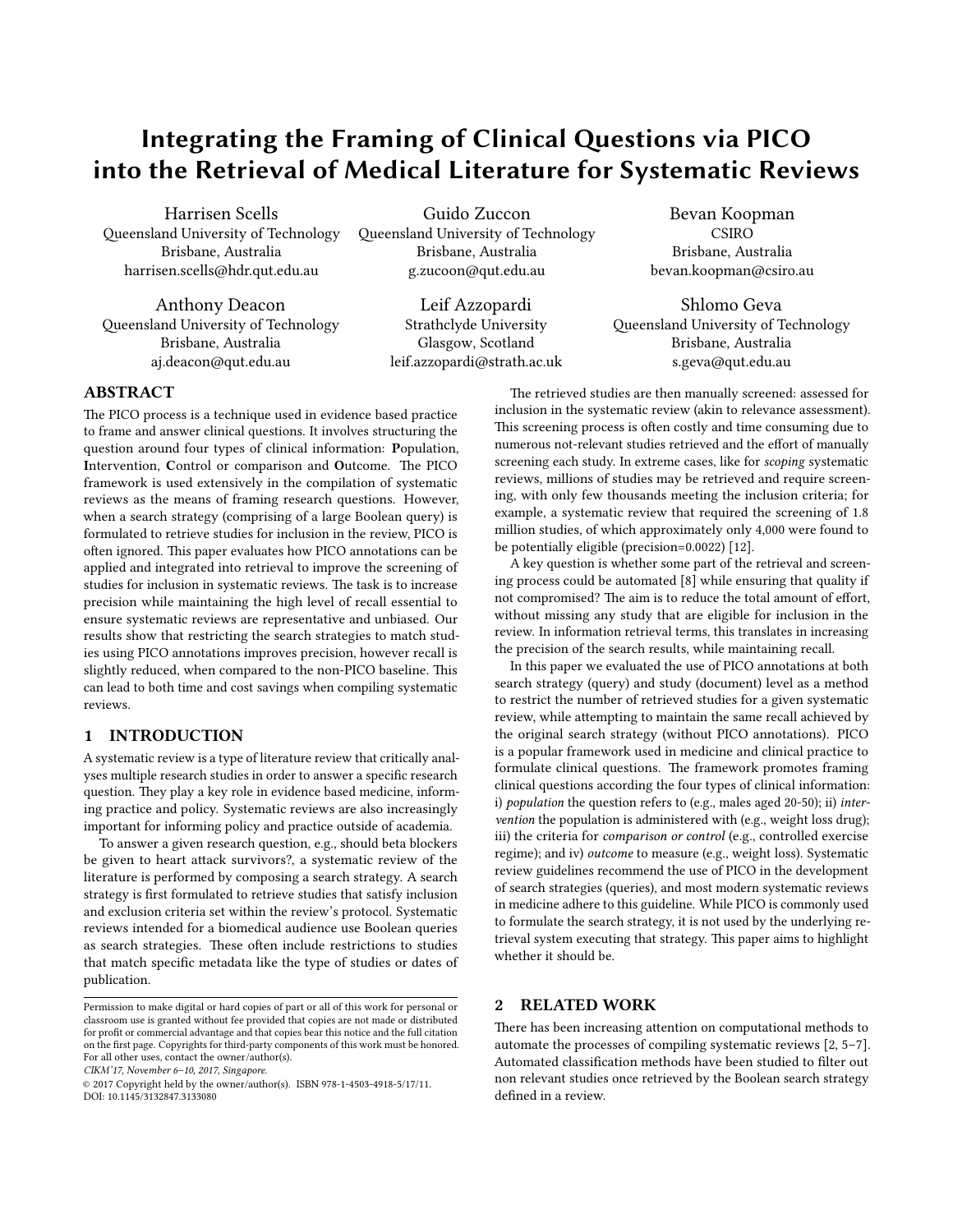There have been attempts in modifying the mechanisms used for retrieval of research studies for directly reducing the number of retrieved studies, rather than devising methods that filter studies post-retrieval. Karimi et al. applied query expansion to improve the quality of retrieved studies [\[4\]](#page-3-5). This approach improved recall, but hampered precision; thus, its application to actual systematic review screening is often unsustainable for very large systematic reviews. A randomised control trial study by Schardt et al. compared use of PICO against no standardised framework to guide the formulation of search strategies. The study found the use of PICO tended to retrieve results for screening with greater precision than those search strategies formulated without the use of PICO [\[10\]](#page-3-6): this further motivates investigating the use of PICO as operators in queries to constraint retrieval. Closer to our work, Demner-Fushman and Lin [\[3\]](#page-3-7), and Boudin et al. [\[1\]](#page-3-8) have used PICO information to aid the retrieval of studies for systematic review screening. The former study used PICO, along with other information, to re-rank studies (thus is not applicable to our work as we examine retrieval, not ranking). The latter, instead, devised two approaches for using PICO within the retrieval process. The first approach involved creating separate language models for each of the PICO elements, using text that has been automatically annotated with respect to each PICO element. Then queries and documents were matched using a mixture model that combined the separate language models, where specific importance weights were given to matches for specific PICO elements (e.g., weighting higher matches for the population element). Empirical results only showed limited improvements and no principled way to set the weights of each language model. A second approach was proposed that exploited both PICO information and structured information of the research studies. Empirical results showed improvements in terms of precision at 10 and average precision; however, the impact of parameter tuning was unclear. Our work is different from previous approaches because we annotate both queries (search strategies) and documents (research studies) with respect to PICO, and restrict matches in documents only to corresponding PICO elements expressed in the queries.

# <span id="page-1-2"></span>3 USE OF PICO TO SEARCH

An increasing amount of PICO annotations over biomedical research studies has become available. The Cochrane association (a global network of health professionals that provide access to high quality medical information) is undergoing a large manual annotation effort to create a large repository of PICO annotated  $\text{MEDLINE}\text{ articles}^1,$  $\text{MEDLINE}\text{ articles}^1,$  $\text{MEDLINE}\text{ articles}^1,$  with the intention of making the content and data in systematic reviews more discoverable. At the same time, numerous automated methods have been developed that can annotate biomedical sentences with PICO categories with high accuracy. In this work we use one such tool, called RobotReviewer [\[13\]](#page-3-9). RobotReviewer is a machine learning system that uses supervised distance supervision to train models that automate the extraction of PICO elements from systematic reviews. In previous evaluation of RobotReviewer [\[13\]](#page-3-9), it was found that the system extracted PICO annotations with a precision of 0.9 (top 3 annotations), outperforming other existing methods.

Search strategies aimed at finding studies to be included in systematic reviews are often formulated using the PICO framework. However, the information of which keywords and Boolean clauses in the search strategy refer to eachPICO element is generally not included in the strategies themselves.

We next consider how to constrain the keywords (or Boolean clauses) to specific PICO elements. This could be achieved, for example, by appending operators to keywords that indicate which PICO element was elicited to decide the inclusion of the keyword itself in the search strategy. If this was the case, and if PICO annotations extracted from research studies where indexed as fields alongside the text and metadata of the studies themselves, then the matching between search strategies and research studies could be limited to matching keywords with respect to the correspondent PICO annotations. For example, suppose that a search study identified weight loss as the intervention. If the query had no PICO annotations (as in current systems), then studies in which weight loss was the measurement outcome would be retrieved. Conversely, if the query included PICO annotations as a condition of the match (as in the method we investigate here), then studies in which weight loss was the measurement outcome would not be retrieved, and only studies for which the keywords weight loss have been annotated as intervention would be retrieved. Note that keywords could have been annotated with more than a PICO element; similarly, some keywords may not be related to any of the PICO elements.

While the method proposed here may improve precision because the match is restricted to keywords used in the same (PICO) context in both the search strategies and the research studies, there is the concrete possibility that it also harms recall. This is because of possible noise or errors introduced in the annotation of text with respect to PICO (whether manually or automatically). In addition, note that the construction of search strategies is an iterative process, and information specialists and researchers use initial searches to formulate the final search strategy. Thus, the conversion of existing search strategies that have no PICO annotations to queries with PICO constraints may not retrieve relevant studies that were identified during search strategy formulation.

In the remainder of the paper, we aim to empirically compare the effectiveness of using PICO elements in search strategies and research studies for the compilation of a list of results to be screened for inclusion in systematic reviews.

# 4 EMPIRICAL EVALUATION

To evaluate the effectiveness of the retrieval methods we use the test collection compiled by Scells et. al [\[9\]](#page-3-10). The collection contains 26 million MEDLINE studies, 94 search strategies from Cochrane systematic reviews and the corresponding relevance assessments. To extract PICO annotations from the research studies, we use RobotReviewer, version 3. Note that this version of RobotReviewer does not extract Control elements. To obtain PICO annotations for search strategies, we employed two medical experts (a clinician and a final year biomedical science student) and compared their annotations among each other. An adjudication process was used to finalise the PICO annotations for search strategies by asking the most experienced annotator to review disagreements $^2.$  $^2.$  $^2.$ 

<span id="page-1-0"></span> $1$ http://community.cochrane.org/tools/data-management-tools/ [pico-annotation-project](http://community.cochrane.org/tools/data-management-tools/pico-annotation-project)

<span id="page-1-1"></span> $2$ The collection which has also been augmented with PICO annotations is made available at https://github.com/ielab/SIGIR2017-PICO-Collection.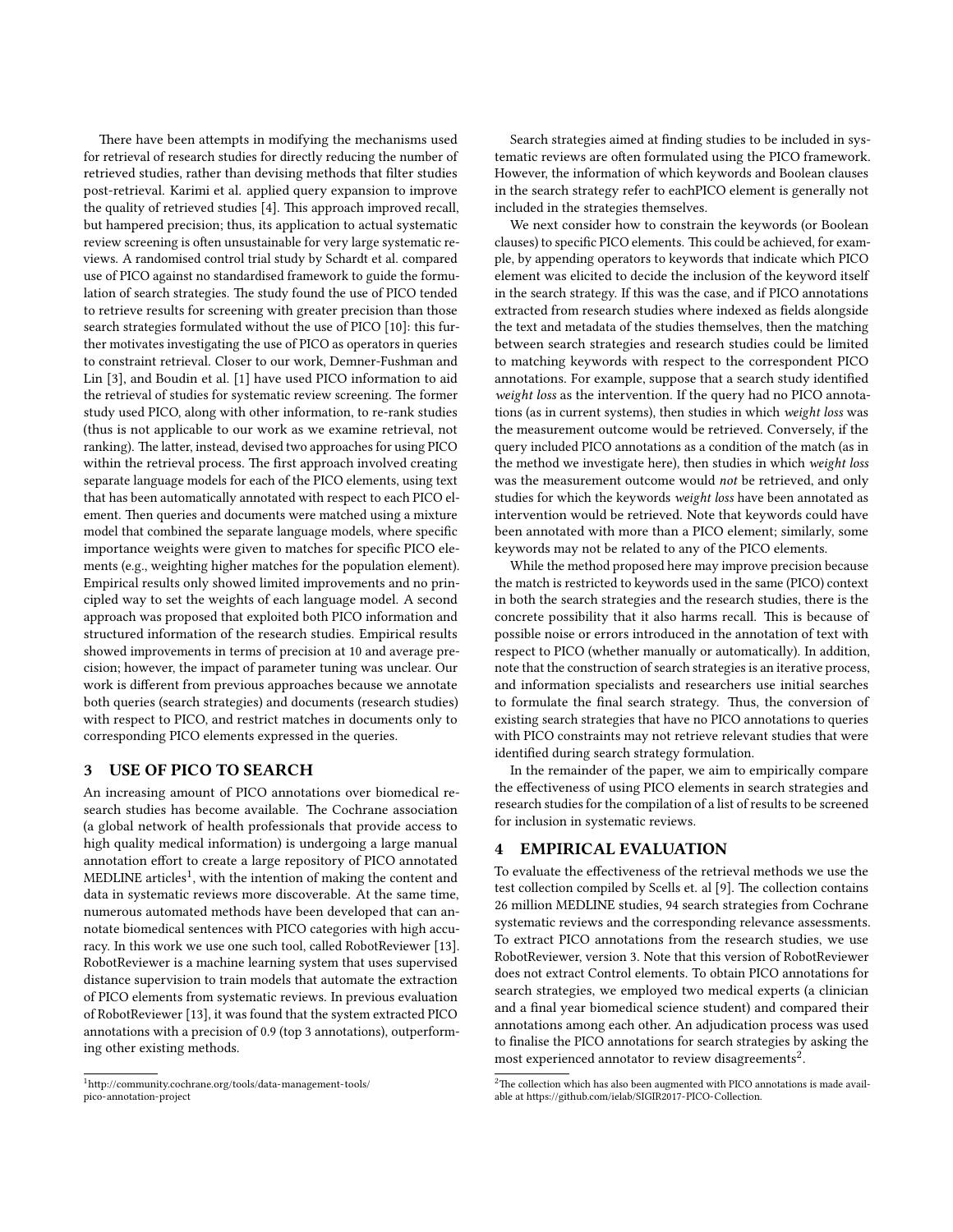<span id="page-2-1"></span>

Figure 1: Distribution of the number of PICO annotations per query. 3 outliers have been omitted for Intervention (number of Intervention fields were 96, 113, and 380).

The collection was indexed using Elasticsearch version 5.1.1, including indexing studies with respect to the PICO elements present in the text as separate fields. For each study, we indexed title, abstract and metadata (including publication date and medical subject heading terms) separately because search strategies may contain conditions that restrict the matching of keywords or Boolean clauses to only some of these elements.

We compared four approaches: (B) a baseline approach that use the original Boolean queries, (P) an approach that uses queries for which matches of specific keywords or Boolean clauses may be restricted to some PICO elements, and finally, (cP & fP) two approaches that both use the same PICO restrictions, but attempt to select the optimal PICO elements.

Our evaluation criteria consists of four levels of relevance since not all studies may have been retrieved by the queries we acquired. The studies are classified as such: excluded and not retrieved  $(11)$ , included and not retrieved (l2), excluded and retrieved (l3), and included and retrieved  $(l4)$  [\[9\]](#page-3-10). The evaluation described in this section is performed using  $13$  and  $14$ .

In the first approach (cP), we performed a 'coarse grain selection' of the PICO elements, in which, for each query, we found a combination of the PICO fields by iterating through each possible combination of fields and selecting the combination that lead to the lowest recall loss compared to the baseline. This shows the effect that maintaining only the PICO fields that least reduce recall has on precision. In the second approach  $(fP)$ , we performed a 'fine grain selection' of the PICO elements, in which we use an oracle heuristic to remove the individual PICO elements (and not the entire fields) that caused a reduction in recall. This last approach is thus explicitly aimed at maintaining the same recall as the Boolean baseline, but improving precision with PICO, where possible.

During preliminary experiments we found that 13 queries matching on only PICO fields (P method) retrieve no studies: this may be due to the reasons outlined in Section [3.](#page-1-2) When the PICO-based strategy (P) did not retrieve any relevant studies but the baseline did, we removed the PICO annotations from the query (fallback).

As a retrieval task, we considered the task of retrieving studies for screening. The task aims to retrieve all relevant studies, while at the same time minimising non relevant studies; this thereby minimises the time researchers need to spend in reviewing the full text of studies. The balance between ensuring high recall and decreasing the number of not relevant studies to be screened is key for this task. As such, for this task the collection identified as appropriate evaluation measures the  $F_{\beta}$ -measure and the work saved over sampling (WSS) measure  $[2]^3$  $[2]^3$  $[2]^3$ :

$$
WSS = \frac{N - |retrieved|}{N} - (1 - \frac{|relevant\text{ retrieved}|}{|retrieved|})
$$
 (1)  
WSS measures the work saved (with respect to the number of

studies required to be screened) by comparing the number of not relevant studies that have not been retrieved (true negatives), those that have been retrieved and recall. In the  $F_\beta$ -measure, β controls the preference towards recall over precision: studies in systematic the preference towards recall over precision; studies in systematic reviews automation used  $\beta = 1$ ,  $\beta = 3$  (recall three times more important than precision) and  $β = 0.5$  [\[8\]](#page-3-1). In addition, we also report precision and recall.

#### 5 RESULTS AND DISCUSSION

#### 5.1 Analysis of PICO Annotations

Of the 26 million studies in the collection, we found that RobotReviewer annotated with PICO 63% of the studies. All studies annotated with PICO contained a Population field; all studies except for one contained an Intervention field; and all studies except for four contained an Outcomes field. On average, we found that the Population field is 15.8 words in length, the Intervention field is 16.46 words in length, and the Outcomes field is 16.43 words in length. We found that many of the studies that had not been annotated with PICO comprised of title only (no abstract).

Of the 94 queries, all were annotated with PICO elements. On average, there was a similar number of Boolean clauses annotated with Population and Intervention fields (approximately 10.6 clauses per queries). However, there was a significant lower number of clauses annotated as Outcome (2.3 on average). Figure [1](#page-2-1) shows the distribution of the number of PICO annotations per query, across the three types of annotations. We found that the majority of queries contained a similar number of Population and Intervention annotations. Most queries have an Intervention annotation (80) and Population annotation (78), while only 18 queries contain an Outcome annotation.

### 5.2 Analysis of Retrieval Effectiveness

Table [1](#page-3-11) reports the evaluation of the retrieval results obtained by the Boolean baseline (B) and the methods that exploits PICO annotations (P, cP, fP). For all measures we computed statistical signicance using a paired one-tail t-test. Overall, all PICO-based methods significantly improved precision over the baseline, except for cP which exhibited no significant change in precision. The increase in precision for PICO-based methods translated to a saving of studies retrieved for screening, thus likely allowing potential time savings and cost reduction $^4$  $^4$ . Figure [2](#page-3-12) (left) illustrates these savings in total number of studies retrieved by method P for the 20 queries with highest number of relevant studies. Overall, method P retrieved 46.4% less studies to be screened than the baseline (B). Figure [2](#page-3-12) (right) shows the amount of reduction P achieved for all queries in the collection. (A reduction of 0 indicates the use of fallback because the PICO query retrieved no studies). The savings

<span id="page-2-0"></span> $^3\mathrm{As}$  such, our evaluation is concerned only with the (set-based) retrieval of studies, not their ranking.

<span id="page-2-2"></span><sup>&</sup>lt;sup>4</sup>For an estimation of cost reduction at the expense of increased bias due to the lower recall, refer to [\[11\]](#page-3-13).